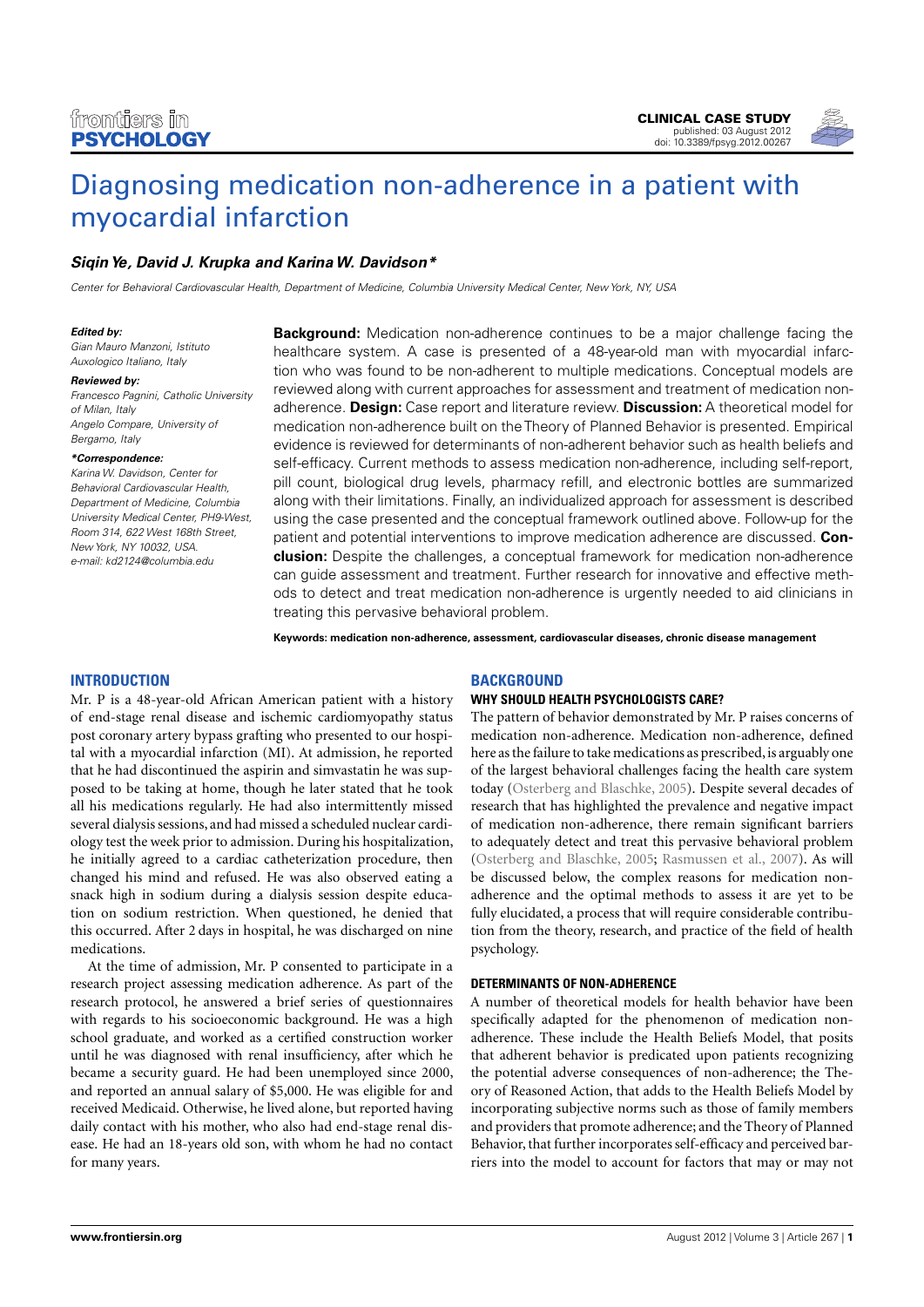lie within the patient's locus of control [\(Becker,](#page-4-2) [1974;](#page-4-2) [Ajzen,](#page-4-3) [1991;](#page-4-3) [Ryan,](#page-5-0) [1998\)](#page-5-0). More robust models also recognize additional and complementary causes of medication non-adherence at various levels of analysis, including the patient-provider relationship, systemic barriers such as lack of access and financial resources, and the broader social-economic and cultural context that may impact the perception of medication efficacy and side-effects. An example of such a comprehensive schema that combines the theoretical models mentioned above is provided by Fransen and others (**[Figure 1](#page-1-0)**). The model summarizes the multiple potential determinants of medication non-adherence and how they inform health beliefs and perceptions of self-efficacy and social norms, to culminate in the intentional behavior of medication taking [\(Fransen et al.,](#page-4-4) [2009\)](#page-4-4).

The empirical literature regarding determinants of nonadherence has tended to focus on various individual components of the comprehensive model. For instance, studies using pharmacy refill data have reliably demonstrated the impact of higher medication copayment on non-adherence [\(Schneeweiss](#page-5-1) [et al.,](#page-5-1) [2007\)](#page-5-1), while other studies have demonstrated that demographic and socioeconomic factors including age (both older

and younger), female gender, and lower income status are associated with non-adherence [\(Brenner et al.,](#page-4-5) [2002;](#page-4-5) [Rasmussen](#page-4-1) [et al.,](#page-4-1) [2007\)](#page-4-1). Medication non-adherence has also been noted to be particularly problematic in individuals with chronic kidney disease, such as Mr. P [\(Magacho et al.,](#page-4-6) [2011\)](#page-4-6). Consistent with the theoretical models described above, health beliefs about the relative benefit and potential adverse outcomes of medications have been linked to non-adherence across different diseases [\(Horne et al.,](#page-4-7) [1999,](#page-4-7) [2010\)](#page-4-8), as has self-efficacy [\(Littlefield](#page-4-9) [et al.,](#page-4-9) [1992\)](#page-4-9). Also of interest to health psychologists in particular may be the relationship between non-adherence and psychological traits. For instance, both increased level of hostility and decreased level of conscientiousness are associated with med-ication non-adherence [\(Zugelj et al.,](#page-5-2) [2010;](#page-5-2) [Farrell et al.,](#page-4-10) [2011\)](#page-4-10). Finally, there is an emerging body of literature highlighting the elevated risk of medication non-adherence in cardiovascular patients who have depressive symptoms, and it is hypothesized that nonadherence may be a potential mediator of the known association between depression and adverse cardiovascular outcomes [\(Brenner et al.,](#page-4-5) [2002;](#page-4-5) [Rieckmann et al.,](#page-5-3) [2006;](#page-5-3) [Compare et al.,](#page-4-11) [2011\)](#page-4-11).

<span id="page-1-0"></span>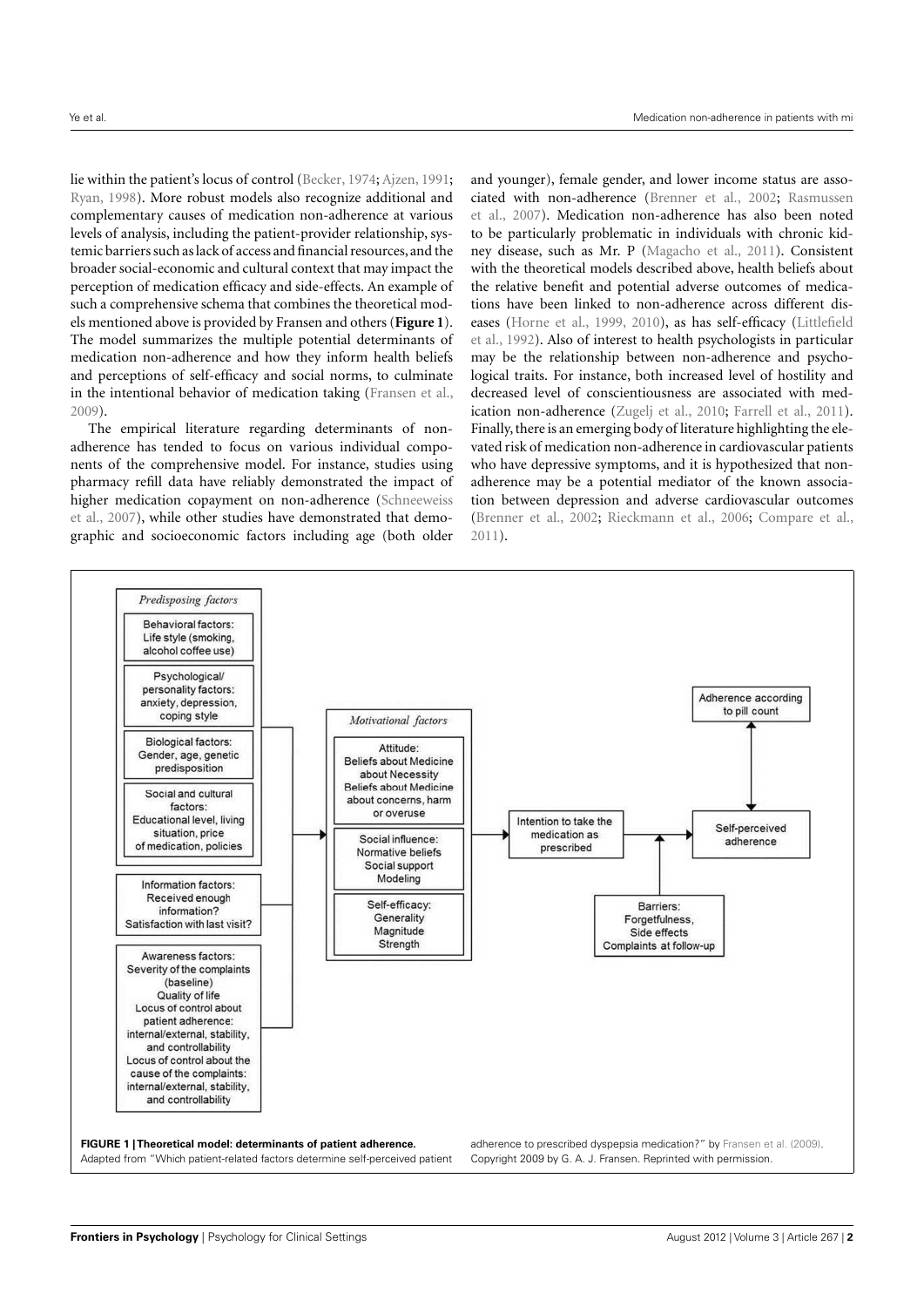#### **ASSESSMENT OF MEDICATION ADHERENCE**

Despite these insights, thus far there remains little consensus on standardized and practical approaches for assessing medication non-adherence. In part this is due to the lack of reliable, validated measurement methods that are useful in both research and clinical settings. Currently, the most commonly used approaches include self-report, pill counts, biological drug levels, pharmacy refill data, and electronic pill bottles, each of which has shortcomings [\(Osterberg and Blaschke,](#page-4-0) [2005\)](#page-4-0). Although self-reports of medication non-adherence can be easily to obtained, both informally or through use of standardized instruments such as the Morisky scale [\(Morisky et al.,](#page-4-12) [2008\)](#page-4-12), the accuracy of this approach is often questioned due to significant underreporting [\(Ho et al.,](#page-4-13) [2009;](#page-4-13) [Mann et al.,](#page-4-14) [2010\)](#page-4-14). Pill counting, a more objective measure, tends to be more time consuming and fails to capture nuances of medication taking behavior [\(Cramer et al.,](#page-4-15) [1989;](#page-4-15) [Osterberg and](#page-4-0) [Blaschke,](#page-4-0) [2005\)](#page-4-0). Biological surrogates, such as blood and urine drug levels or intermediate indices like serum cholesterol or glycosylated hemoglobin that reflect the target of medications, are more costly and have limited applicability to the broad range of medications that are commonly used [\(Osterberg and Blaschke,](#page-4-0) [2005;](#page-4-0) [Parris et al.,](#page-4-16) [2005\)](#page-4-16). In recent years, the availability of large databases of insurance claims and pharmacy refills has given rise to new methods for detecting non-adherence. These include measures such as the medication possession ratio, calculated by dividing the total number of doses dispensed by the total number of doses that should have been taken during the days monitored [\(Taira et al.,](#page-5-4) [2006;](#page-5-4) [Chan et al.,](#page-4-17) [2010\)](#page-4-17). To date, however, there exist considerable infrastructural barriers in applying this methodology to individual patients, given that closed pharmacies and centralized electronic medical records are only available in a limited number of integrated healthcare systems [\(Ho et al.,](#page-4-13) [2009\)](#page-4-13). A more promising approach is the use of devices such as electronic pill bottles, which are able to capture each instance of medication taking behavior and allow the analysis of processes by which behavioral tendencies to adhere or not are established [\(Osterberg and Blaschke,](#page-4-0) [2005;](#page-4-0) [Rieckmann et al.,](#page-5-3) [2006\)](#page-5-3). Although the effectiveness of this method is now well-proven in research settings, issues of cost, ease of use, and patient acceptance remain barriers for more wide-spread clinical application.

Because of these limitations, there remains considerable need for further research on optimal methods to assess medication non-adherence. As prior research has mostly focused on assessment of non-adherence to individual medications for specific conditions, there should also be more emphasis on elucidating potential behavioral patterns of non-adherence that persist across medication classes. Further research is also needed to establish a consensus for standardized measurement tools that can be generalized to clinical settings, and that will be useful for both patients and providers [\(Ho et al.,](#page-4-13) [2009\)](#page-4-13). Nonetheless, given the high prevalence of non-adherence and the associated burden of adverse outcomes, medication non-adherence should be assessed routinely while awaiting answers from ongoing research. An example of approaches to and challenges of assessing medication adherence will be discussed using the example of Mr. P.

## **DISCUSSION**

## **ASSESSMENT OF MEDICATION NON-ADHERENCE IN RESEARCH SETTING**

Because Mr. P was enrolled in a research protocol, he underwent a multifaceted assessment of medication adherence behaviors and potential barriers, using instruments informed by the comprehensive model described above. He was first screened for potential cognitive and psychological conditions that might negatively impact adherence, using questionnaires that included the Minimental status exam [\(Folstein et al.,](#page-4-18) [1975\)](#page-4-18), an interview screen for psychosis and other major mental disorders, the Alcohol Use Disorders Identification Test (AUDIT; [Saunders and Aasland,](#page-5-5) [1987\)](#page-5-5), and a substance abuse survey. Mr. P screened negative for all of these. He then completed another set of questionnaires about his medical history, employment status, education level, and social support. For depressive symptoms, the Beck Depression Inventory (BDI) version I [\(Beck et al.,](#page-4-19) [1961\)](#page-4-19) was used because it was known to predict both mortality and medication non-adherence in this patient population [\(Rieckmann et al.,](#page-5-3) [2006;](#page-5-3) [Lichtman et al.,](#page-4-20) [2008\)](#page-4-20). At the time of his hospitalization as well as 1 month later, his depressive symptoms were in the moderate range on the BDI (a score of 14). To specifically assess medication adherence, Mr. P completed a phone interview at 1 week after discharge during which he was asked about his ability to pay for his medications and any potential barriers for filling his aspirin, metoprolol, clopidogrel, and simvastatin prescriptions. He also completed the Morisky eight-item self-report medication adherence scale for each of the four medications [\(Morisky et al.,](#page-4-12) [2008\)](#page-4-12). At the 1-month visit, he was assessed with the modified Coronary Artery Risk Development in Young Adults (CARDIA) medication adherence scale, which quantifies the number of days within the past week on which the monitored medications were taken [\(Cutter et al.,](#page-4-21) [1991\)](#page-4-21). Finally, an objective assessment of adherence was obtained using an electronic pill bottle that had four compartments, one for each of the monitored medications.

The results of assessment for Mr. P are displayed in **[Table A1](#page-6-0)** in Appendix. At the time of discharge, Mr. P reported that he did not foresee difficulties in obtaining or filling his prescriptions, and that he was able to afford his medications. At 1 week, he reported that he had filled all four of his prescriptions. On the Morisky eight-item self-report medication adherence scale, Mr. P received a score of 2 out of a possible 8 for all four medications, which is classified as "poor adherence." At the 1-month follow-up visit, he reported on the modified CARDIA medication adherence scale that he had taken his aspirin, metoprolol, and simvastatin every day for the past week as prescribed, which was consistent with a score of 100% for self-reported adherence. However, electronic pill bottle monitoring demonstrated that his self-reported adherence rate at 1 month was a vast overestimate, as he only opened the aspirin compartment of the pillbox on 6 out of 31 days (19.4%), and the metoprolol and simvastatin compartments on 2 out of 31 days (6.5%) and 3 out of 31 days (9.7%), respectively. He was also found to have never opened the clopidogrel compartment, and when questioned, he first insisted that he had filled the clopidogrel prescription, and then eventually admitted that he had in fact not done so.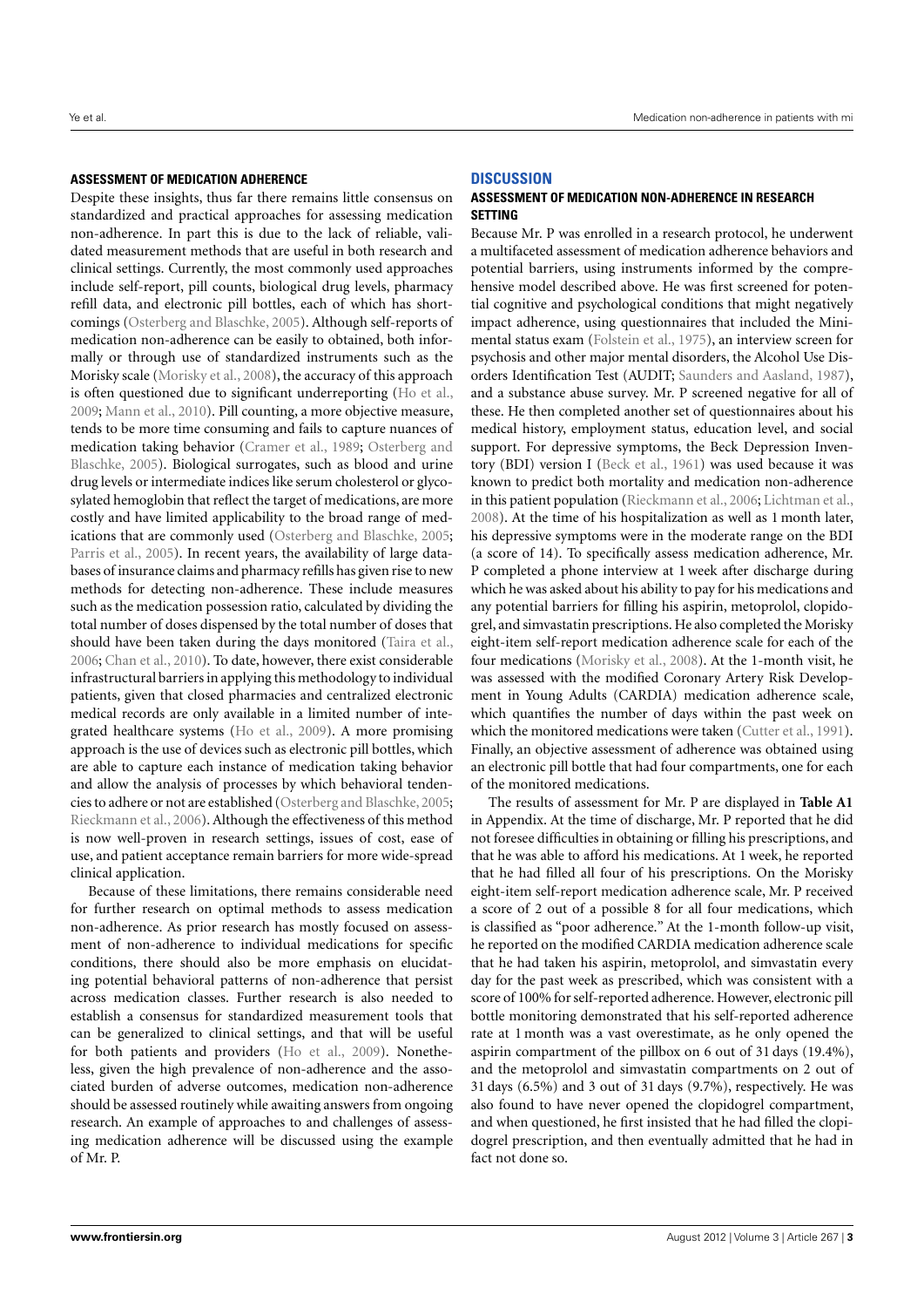Mr. P had also completed the Beliefs about Medications – General Beliefs – Questionnaire [\(Horne et al.,](#page-4-7) [1999\)](#page-4-7). He had a high overall score, indicating distrust. Furthermore, on specific items he indicated that he strongly agreed that "doctors place too much trust in medicines. . . if they had more time with patients, they would prescribe fewer medications." Also, he indicated that "most medicines are addictive," and questioned whether "medicines do more harm than good." Taken as a whole, it was apparent that although Mr. P reported only intermittent non-adherence to his medications, his medication taking behavior as objectively measured through electronic pill bottle monitoring was poor, and he endorsed beliefs about medications being overused and being potentially harmful that are consistent with his actual behavior.

#### **INDIVIDUALIZED APPROACH TO MEDICATION ASSESSMENT**

Although the research protocol described above necessarily differs from how one might assess medication non-adherence in clinical practice, a number of insights can be drawn and applied. Current expert consensus recommends that despite the limitations of self-report, asking about medication non-adherence in a direct and non-judgmental fashion should be a routine component of clinical visits [\(Osterberg and Blaschke,](#page-4-0) [2005;](#page-4-0) [Ho et al.,](#page-4-13) [2009\)](#page-4-13). In the case of Mr. P, this likely would have raised high suspicion for medication non-adherence, given the different answers he gave to different providers. Furthermore, confirmation for medication non-adherence can be achieved by additional methods such as asking patients to bring medication bottles from home, or by calling outpatient pharmacy to confirm if important medications have been filled. When used judiciously for patients in whom there is heightened concern for non-adherence, these approaches would not be overly burdensome for most providers. At the same time, health literacy and health beliefs about specific medications and medical conditions can be explored, and self-efficacy and other potential barriers such as costs of medications and access to the healthcare system should be assessed. This can be done in an informal manner with open-ended questions. By helping to uncover reasons for medication non-adherence that could be promptly addressed, the additional time required would also likely represent time well-spent to improve patient outcomes.

#### **OUTCOME OF ASSESSMENT**

Because the research protocol was focused on assessment of medication non-adherence, clinical outcomes were not routinely collected. Nonetheless,Mr. P gave permission to contact his outpatient cardiologist, Dr. K, after the completion of the study protocol. More than a year has since passed, and although Mr. P did not have any further cardiac events, he continued to miss many appointments. In part because of his non-adherence to medications, his hypertension remained poorly controlled, and he still reported intermittent chest pain, with an adverse impact on his quality of life. There was also concern that his coronary artery disease may have further progressed. A recent repeat stress test showed new areas of cardiac ischemia, but despite these high risk features, he again missed his follow-up cardiology appointment. Dr. K stated that he has also suspected medication non-adherence, but has been unable to further engage with Mr. P to make healthy behavioral

changes or to take his medications more regularly. "It is very frustrating," Dr. K said, "but given the limited time and resources, it is very difficult to find out why he does not take his medications and convince him otherwise."

## **POTENTIAL INTERVENTIONS FOR BEHAVIORAL CHANGE: FROM THEORY TO PRACTICE**

Dr. K's comments underscore the common perception that changing non-adherent behavior is a frustratingly difficult endeavor. Health psychologists, with their expertise and unique insights into the behavioral determinants of health outcomes, are wellpositioned to facilitate assessment and treatment of complex medication non-adherence issues as exemplified by Mr. P. Although this review is primarily focused on assessment of non-adherence, treatment options will be briefly discussed. As a rule, the comprehensive conceptual model presented above can be used as the framework to guide treatment strategies.

Given the core importance of health beliefs and perceived selfefficacy as key determinants of medication adherence, it is not surprising that the majority of the interventions that have been studied have focused on these aspects. For instance, one study of patients with MI using educational mailings that emphasized the benefit of beta-blockers and suggested ways to deal with sideeffects showed improved beta-blocker adherence [\(Smith et al.,](#page-5-6) [2008\)](#page-5-6). Other interventions to provide similar education and reinforce self-efficacy have included phone calls [\(Rudd et al.,](#page-5-7) [2004;](#page-5-7) [Marquez Contreras et al.,](#page-4-22) [2005\)](#page-4-22) or in-person sessions with pharmacists [\(Lee et al.,](#page-4-23) [2006;](#page-4-23) [Murray et al.,](#page-4-24) [2007\)](#page-4-24). In general, more intensive interventions have tended to be more successful. Considerations of other barriers to adherence have led to additional approaches, ranging from an ongoing trial to promote adherence through complete elimination of copays [\(Choudhry et al.,](#page-4-25) [2008\)](#page-4-25), to technological solutions such as text message reminders on mobile phones [\(Lester et al.,](#page-4-26) [2010\)](#page-4-26). For most of these interventions, however, their applicability and cost-effectiveness in the general population remain to be determined.

Because no standardized adherence interventions exist, an understanding of why a particular patient is non-adherent becomes essential for guiding the choice of treatment. In Mr. P's case, for example, it is apparent that a major cause of nonadherence was his distrust of the medical system, which led him to discount the efficacy and exaggerate the harms associated with his medications. It is essential therefore for his providers to engage with him about his health beliefs so as to improve therapeutic alignment. Where the resources exist, focused interventions by health psychologists using counseling techniques such as motivational interviewing or problem solving therapy can contribute greatly to such efforts [\(Resnicow et al.,](#page-5-8) [2002\)](#page-5-8). In addition, Mr. P's interview revealed that he lived alone and may have marginal financial resources. Timely referral to a care coordinator or social worker may help to address potential socioeconomic barriers to medication adherence, by allowing him to obtain increased services and better access to the healthcare system.

## **CONCLUDING REMARKS**

The case of Mr. P is illustrative of the challenges concerning medication non-adherence that are faced by clinicians and researchers.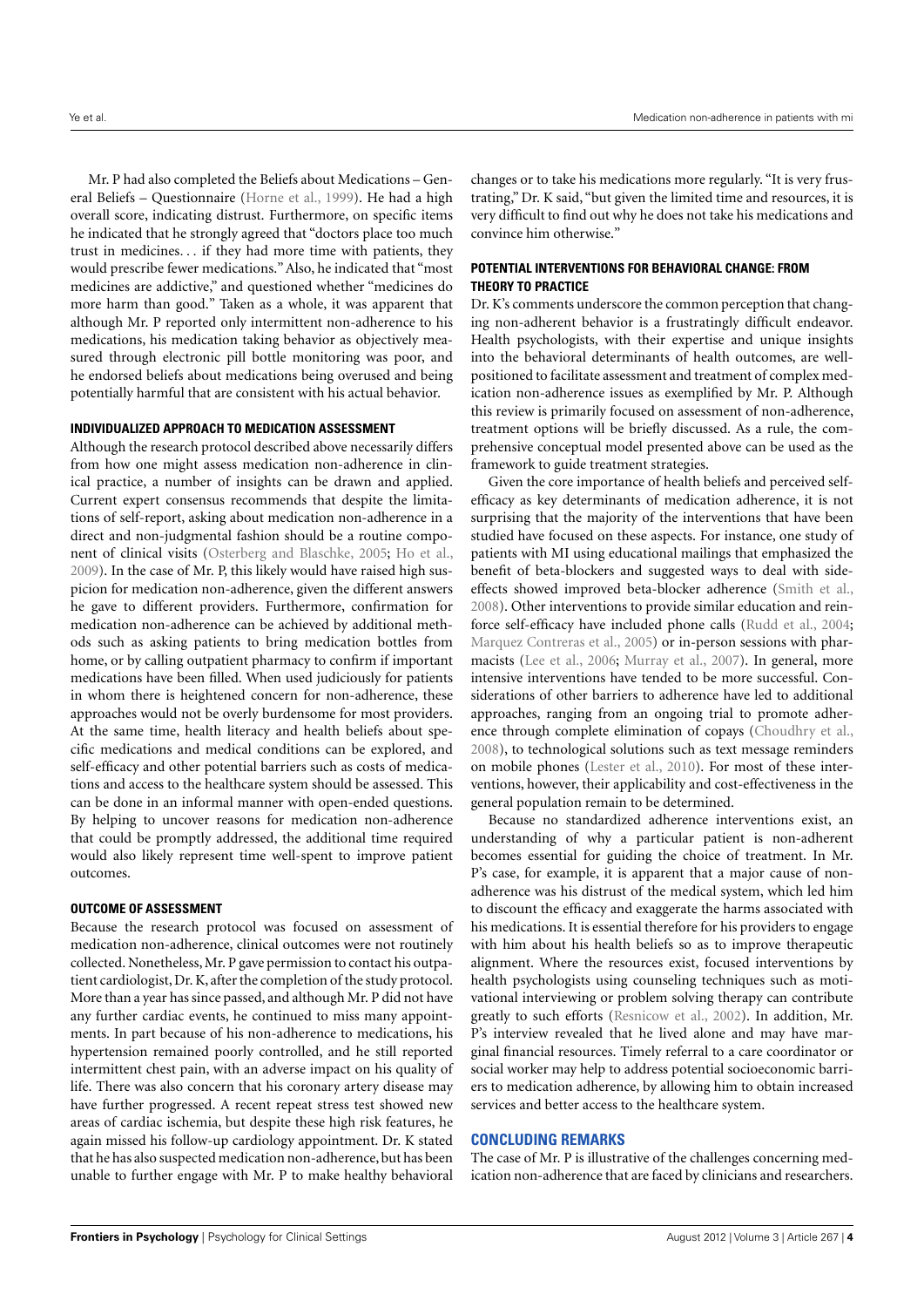As the discussion demonstrates, the use of a robust conceptual model such the one outlined by [Fransen et al.](#page-4-4) [\(2009\)](#page-4-4) can guide both assessment and treatment of medication non-adherence. Two additional considerations merit discussion. First, it is important to recognize that given the special difficulties of engaging with non-adherent patients, they are very likely to be underrepresented in clinical studies that require consent and follow-up, and may be more resistant to interventions that are offered. In addition, non-adherence is multifaceted, and patients who are non-adherent to medications may also be less likely to adhere to other healthy lifestyle choices, creating a negative feedback between non-adherence and deteriorations in motivation, selfefficacy, and the ability to adhere. Thus both the prevalence and adverse impact of medication non-adherence are likely to be underestimated. To fully address this fundamental issue, considerable insights from the field of health psychology will be

#### **REFERENCES**

- <span id="page-4-3"></span>Ajzen, I. (1991). The theory of planned behavior. *Organ. Behav. Hum. Decis. Process.* 50, 179–211.
- <span id="page-4-19"></span>Beck, A. T. Ward, C. H., Mendelson, M. Mock, J., and Erbaugh, J. (1961). An inventory for measuring depression. *Arch. Gen. Psychiatry* 4, 561–571.
- <span id="page-4-2"></span>Becker, M. H. (1974). *The Health Belief Model and Personal Health Behavior.* Thorofare: Slack.
- <span id="page-4-5"></span>Brenner, J. S., Glynn, R. J., Mogun, H., Neumann, P. J., Weinstein, M. C., and Avorn, J. (2002). Long-term persistence in use of statin therapy in elderly patients. *J. Am. Med. Assoc.* 288, 455–461.
- <span id="page-4-17"></span>Chan, D. C., Shrank, W. H., Cutler, D., Jan, S., Fischer, M. A., Liu, J., Avorn, J., Solomon, D., Brookhart, M. A., Choudhry, N. K., and Niteesh, K. (2010). Patient, physician, and payment predictors of statin adherence. *Med. Care* 48, 196–202.
- <span id="page-4-25"></span>Choudhry, N. K., Brennan, T., Toscano, M., Spettell, C., Glynn, R. J., Rubino, M., Schneeweiss, S., Brookhart, A. M., Fernandes, J., Susan, M., Christiansen, B., Antman, E. M., and Shrank, W. H. (2008). Rationale and design of the Post-MI FREEE trial: a randomized evaluation of first-dollar drug coverage for post-myocardial infarction secondary preventive therapies. *Am. Heart J.* 156, 31–36.
- <span id="page-4-11"></span>Compare, A., Germani, E., Proietti, R., and Janeway, D. (2011). Clinical psychology and cardiovascular disease: an up-to-date clinical practice review for assessment and treatment of anxiety and depression. *Clin. Pract. Epidemiol. Ment. Health* 7, 148–156.
- <span id="page-4-15"></span>Cramer, J. A., Mattson, R. H., Prevey, M. L., Scheyer, R. D., and Ouellette, V. L. (1989). How often is medication

taken as prescribed? A novel assessment technique. *J. Am. Med. Assoc.* 261, 3273–3277.

- <span id="page-4-21"></span>Cutter, G. R., Burke, G. L., Dyer, A. R., Friedman, G. D., Hilner, J. E., Hughes, G. H., Hulley, S. B., Jacobs, D. R. Jr., Liu, K., and Manolio, T. A. (1991). Cardiovascular risk factors in young adults. The CARDIA baseline monograph. *Control. Clin. Trials* 12, 1S–77S.
- <span id="page-4-10"></span>Farrell, K., Shen, B. J., Mallon, S., Penedo, F. J., and Antoni, M. H. (2011). Utility of the millon behavioral medicine diagnostic to predict medication adherence in patients diagnosed with heart failure. *J. Clin. Psychol. Med. Settings* 18, 1–12.
- <span id="page-4-18"></span>Folstein, M., Folstein, S. E., and McHugh, P. R. (1975). "Mini-Mental State" a practical method for grading the cognitive state of patients for the clinician. *J. Psychiastr. Res.* 12, 189–198.
- <span id="page-4-4"></span>Fransen, G. A. J., Mesters, I., Janssen, M. J. R., Knottnerus, J. A., and Muris, J. W. M. (2009). Which patient-related factors determine self-perceived patient adherence to prescribed dyspepsia medication? *Health Educ. Res.* 24, 788–798.
- <span id="page-4-13"></span>Ho, P. M., Bryson, C. L., and Rumsfeld, J. S. (2009). Medication adherence: its importance in cardiovascular outcomes. *Circulation* 119, 3028–3035.
- <span id="page-4-8"></span>Horne, R., Clatworthy, J., and Hankins, M. (2010). High adherence and concordance within a clinical trial of antihypertensives. *Chronic Illn.* 6, 243–251.
- <span id="page-4-7"></span>Horne, R., Weinman, J., and Hankins, M. (1999). The beliefs about medicines questionnaire: the development and evaluation of a new method for assessing the cognitive representation of medication. *Psychol. Health* 14, 1–24.

needed to better engage with these patients, and to discover better methods to detect, understand, and effectively treat medication non-adherence.

## **ACKNOWLEDGMENTS**

The study was supported by grants HL-088117, HL-084034, and HL-101663 from the National Heart, Lung, and Blood Institute, Bethesda, MD, USA. This project was also supported by Grant UL1 RR024156 from the National Center for Research Resources (NCRR), a component of the National Institutes of Health (NIH), and NIH Roadmap for Medical Research. Dr. Siqin Ye is supported by an ACCF/Merck Fellowship in Cardiovascular Disease in Cardiovascular Disorders and by National Institute of Health Grant T32HL007854-16. We would like to thank Ms. Louise Falzon and Dr. Matthew Burg for assistance with manuscript preparation and review.

- <span id="page-4-23"></span>Lee, J. K., Grace, K. A., and Taylor, A. J. (2006). Effect of a pharmacy care program on medication adherence and persistence, blood pressure, and low-density lipoprotein cholesterol: a randomized controlled trial. *J. Am. Med. Assoc.* 296, 2563–2571.
- <span id="page-4-26"></span>Lester, R. T., Ritvo, P., Mills, E. J., Kariri, A., Karanja, S., Chung, M. H., Jack, W., Habyarimana, J., Sadatsafavi, M., Najafzadeh,M.,Marra, C. A., Estambale, B., Ngugi, E., Ball, T. B., Thabane, L., Gelmon, L. J., Kimani, J., Ackers, M., and Plummer, F. A. (2010). Effects of a mobile phone short message service on antiretroviral treatment adherence in Kenya (WelTel Kenya1): a randomized trial. *Lancet* 376, 1838–1845.
- <span id="page-4-20"></span>Lichtman, J. H., Bigger, J. T. Jr., Blumenthal, J. A., Frasure-Smith, N., Kaufmann, P. G., Lesperance, F., Mark, D. B., Sheps, D. S., Taylor, C. B., Froelicher, E. S., and Sivarajan, E. (2008). Depression and coronary heart disease: recommendations for screening, referral, and treatment: a science advisory from the American Heart Association Prevention Committee of the Council on Cardiovascular Nursing, Council on Clinical Cardiology, Council on Epidemiology and Prevention, and Interdisciplinary Council on Quality of Care and Outcomes Research: endorsed by the American Psychiatric Association. *Circulation* 118, 1768–1775.
- <span id="page-4-9"></span>Littlefield, C. H., Craven, J. L., Rodin, G. M., Daneman, D., Murray, M. A., and Rydall, A. C. (1992). Relationship of self-efficacy and binging to adherence to diabetes regimen among adolescents. *Diabetes Care* 15, 90–94.
- <span id="page-4-6"></span>Magacho, E. J. C., Ribeiro, L. C., Chaoubah, A., and Bastos, M. G. (2011). Adherence to drug therapy

in kidney disease. *Braz. J. Med. Biol. Res.* 44, 258–262.

- <span id="page-4-14"></span>Mann, D. M., Woodward, M., Muntner, P., Falzon, L., and Kronish, I. (2010). Predictors of nonadherence to statins: a systematic review and meta-analysis. *Ann. Pharmacother.* 44, 1410–1421.
- <span id="page-4-22"></span>Marquez Contreras, E., Vegazo Garcia, O., Claros, N. M., Gil Guillen, V., de la Figuera von Wichmann, M., Casado Martinez, J. J., and Fernandez, R. (2005). Efficacy of telephone and mail intervention in patient compliance with antihypertensive drugs in hypertension. ETECUM-HTA study. *Blood Press.* 14, 151–158.
- <span id="page-4-12"></span>Morisky, D. E., Ang, A., Krousel-Wood, M., and Ward, H. (2008). Predictive validity of a medication adherence measure for hypertension control. *J. Clin. Hypertens.* 10, 348–354.
- <span id="page-4-24"></span>Murray, M. D., Young, J., Hoke, S., Tu, W., Weiner, M., Morrow, D., Stroupe, K. T., Wu, J., Clark, D., Smith, F., Gradus-Pizlo, I., Weinberger, M., and Brater, D. C. (2007). Pharmacist intervention to improve medication adherence in heart failure: a randomized trial. *Ann. Intern. Med.* 146, 714–725.
- <span id="page-4-0"></span>Osterberg, L., and Blaschke, T. (2005). Adherence to medication. *N. Engl. J. Med.* 353, 487–497.
- <span id="page-4-16"></span>Parris, E. S., Lawrence, D. B., Mohn, L. A., and Long, L. B. (2005). Adherence to statin therapy and LDL cholesterol goal attainment by patients with diabetes and dyslipidemia. *Diabetes Care* 28, 595–599.
- <span id="page-4-1"></span>Rasmussen, J. N., Chong, A., and Alter, D. A. (2007). Relationship between adherence to evidence-based pharmacotherapy and long-term mortality after acute myocardial infarction. *J. Am. Med. Assoc.* 297, 177–186.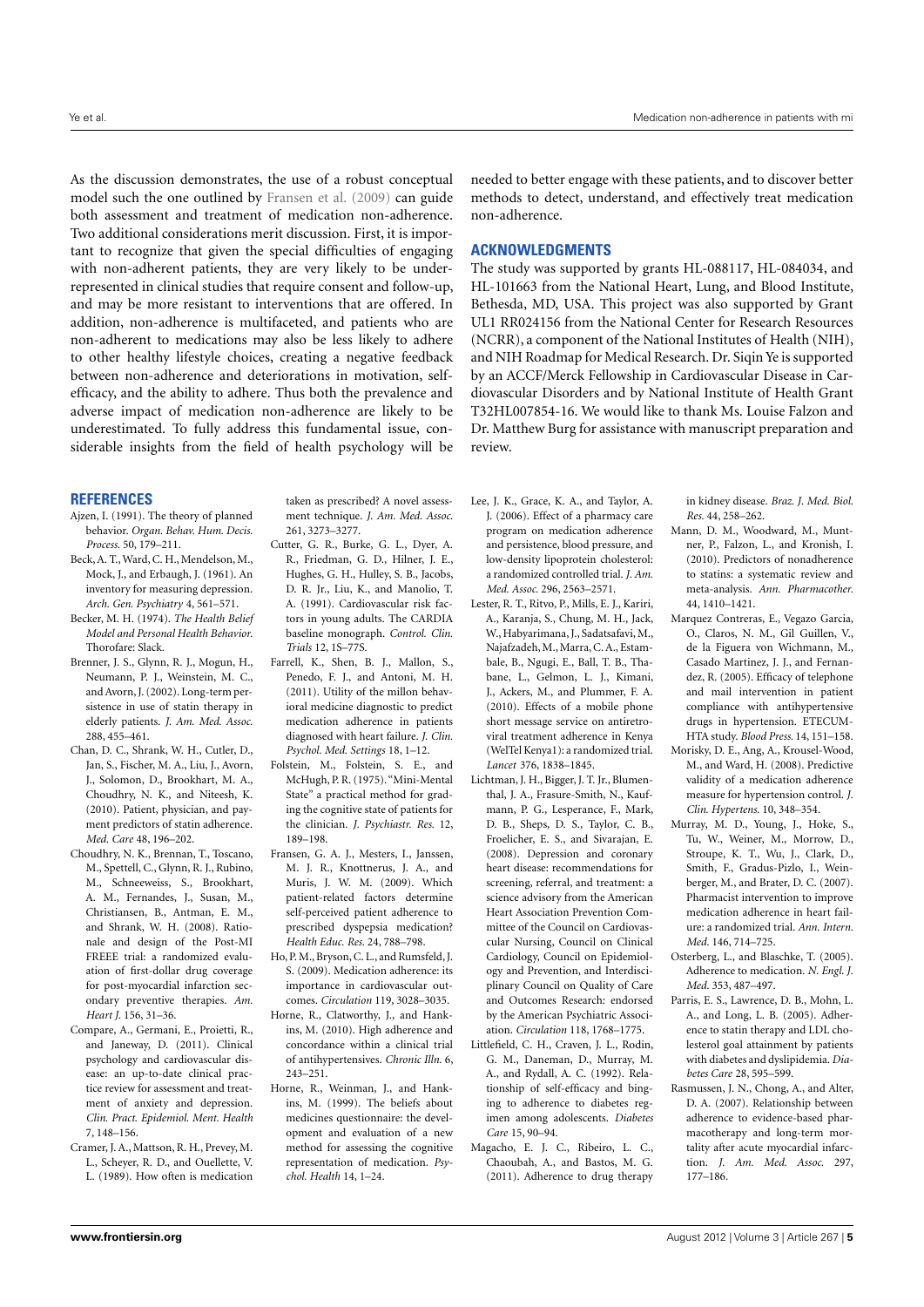- <span id="page-5-8"></span>Resnicow, K., Dilorio, C., Soet, J. E., Borrelli, B., Hecht, J., and Ernst, D. (2002). Motivational interviewing in health promotion: it sounds like something is changing. *Health Psychol.* 21, 444–451.
- <span id="page-5-3"></span>Rieckmann, N., Gerin, W., Kronish, I. M., Burg, M. M., Chaplin, W. F., Kong, G., Lesperance, F., and Davidson, K. W. (2006). Course of depressive symptoms and medication adherence after acute coronary syndromes: an electronic medication monitoring study. *J. Am. Coll. Cardiol.* 48, 2218–2222.
- <span id="page-5-7"></span>Rudd, P., Miller, N. H., Kaufman, J., Kraemer, H. C., Bandura, A., Greenwald, G., and Debusk, R. F. (2004). Nurse management for hypertension. A systems approach. *Am. J. Hypertens.* 17, 921–927.
- <span id="page-5-0"></span>Ryan, A. A. (1998). Medication compliance and older people: a review

of literature. *Int. J. Nurs. Stud.* 36, 153–162.

- <span id="page-5-5"></span>Saunders, J. B., and Aasland, O. G. (1987). *WHO Collaborative Project on Identification and Treatment of Persons with Harmful Alcohol Consumption*. Report on phase I. Development of a screening tool. Geneva: World Health Organization.
- <span id="page-5-1"></span>Schneeweiss, S., Patrick, A. R., Maclure, M., Dormuth, C. R., and Glynn, R. J. (2007). Adherence to statin therapy under drug cost sharing in patients with and without acute myocardial infarction: a population-based natural experiment. *Circulation* 115, 2128–2135.
- <span id="page-5-6"></span>Smith, D. H., Kramer, J. M., Perrin, N., Platt, R., Roblin, D. W., Lane, K., Goodman, M., Nelson, W. W., Yang, X., and Soumerai, S. B. (2008). A randomized trial of direct-to-patient communication to

enhance adherence to beta-blocker therapy following myocardial infarction. *Arch. Intern. Med.* 168, 477–483.

- <span id="page-5-4"></span>Taira, D. A., Wong, K. S., Frech-Tamas, F., and Chung, R. S. (2006). Copayment level and compliance with antihypertensive medication: analysis and policy implications for managed care. *Am. J. Manag. Care* 12, 678–683.
- <span id="page-5-2"></span>Zugelj, U., Zupancic, M., Komidar, L., Kenda, R., Varda, N. M., and Gregoric, A. (2010). Self-reported adherence behavior in adolescent hypertensive patients: the role of illness representations and personality. *J. Pediatr. Psychol.* 35, 1049–1060.

**Conflict of Interest Statement:** The authors declare that the research was conducted in the absence of any commercial or financial relationships that could be construed as a potential conflict of interest.

*Received: 05 June 2012; accepted: 12 July 2012; published online: 03 August 2012. Citation: Ye S, Krupka DJ and Davidson KW (2012) Diagnosing medication nonadherence in a patient with myocardial infarction. Front. Psychology 3:267. doi: [10.3389/fpsyg.2012.00267](http://dx.doi.org/10.3389/fpsyg.2012.00267) This article was submitted to Frontiers*

*in Psychology for Clinical Settings, a specialty of Frontiers in Psychology. Copyright © 2012 Ye, Krupka and Davidson. This is an open-access article distributed under the terms of the[Creative Com](http://creativecommons.org/licenses/by/3.0/)[mons Attribution License,](http://creativecommons.org/licenses/by/3.0/) which permits use, distribution and reproduction in other forums, provided the original authors and source are credited and subject to any copyright notices concerning any third-party graphics etc.*